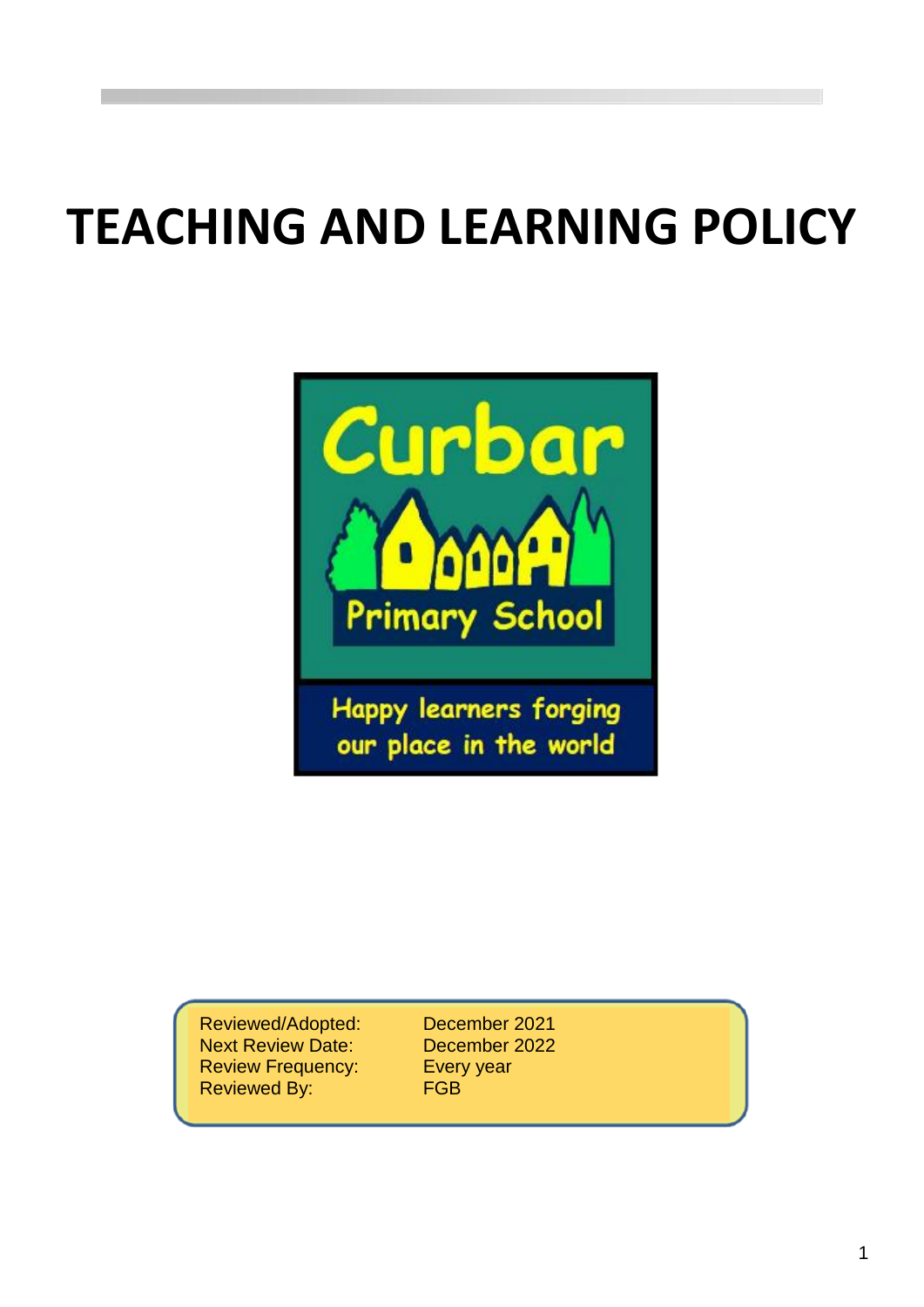#### **Introduction**

This document is a statement of the aims, principles and strategies for teaching and learning at Curbar Primary School. It is the method through which we offer a curriculum which is broad and balanced with an emphasis on core learning, and its implementation is the responsibility of all the members of the school community.

#### **Aims and Objectives**

We are committed to providing the very best education and care for all our pupils and are dedicated to ensuring that this takes place by collaborating with our local and wider communities. Through these collaborations, we aim to empower our children to become enthusiastic, confident and independent learners who will use their time at Curbar as a foundation for future success, happiness and lifelong learning. Through establishing a safe and inclusive learning environment that nurtures, supports and inspires, we aim to create resourceful problem-solvers who relish challenge and have high expectations of themselves and others. At Curbar, we believe that children must always come first.

At Curbar, our children will know what it feels like to: be good at something and have achieved their very best; love learning new things and want to keep learning more; understand how fabulous they are, believe in themselves, and have confidence in their abilities; know friendship and learn how to get along with others; understand how to keep safe and healthy; feel part of our local and wider community and be proud of our school.

#### **Teaching and Learning**

Teaching and learning is central to the work of our school. It is our core function. Consequently, this policy seeks to identify a clear educational direction for our work and ensure that everyone is aware of what we are aiming to achieve – high quality teaching for all.

A clear policy for the core function of the school optimises our chances of achieving consistency, quality and continuity in the educational experiences of our children.

The policy will capture the ways children learn and how these impacts on learning. Teachers are expected to refer to it frequently and use it to help us reflect on our provision and children's learning experiences.

We believe that children learn best when they:

- Are interested and motivated
- Achieve success and gain approval
- Are clear about expectations in their work and behaviour
- Are given appropriate tasks
- Are actively involved in the learning process
- Feel happy, safe, valued, secure and confident
- Are challenged and stimulated
- Receive feedback about their performance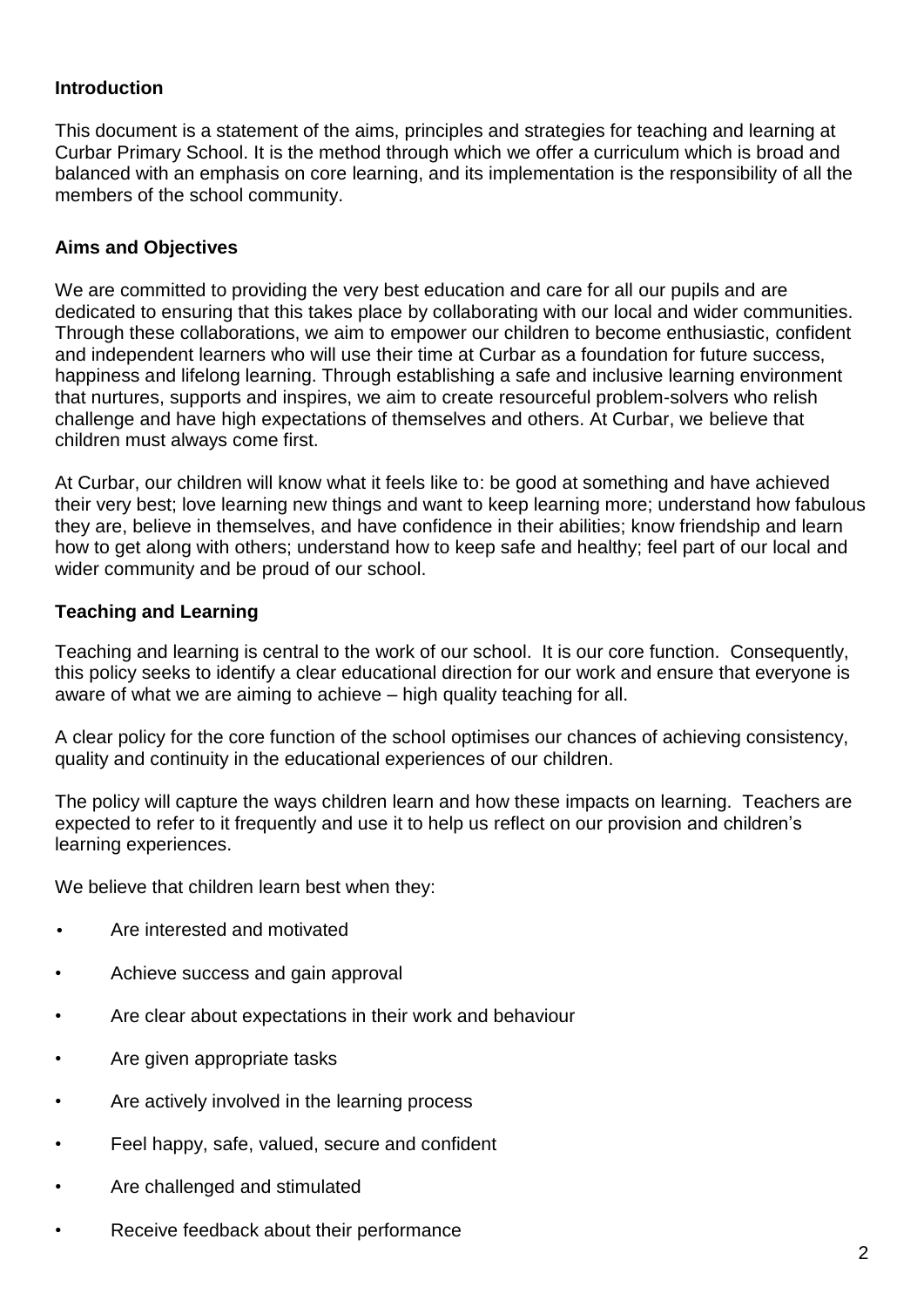# **The role of the pupils**

Pupils should be taught to understand that they have responsibility for their own learning and should:

- Adhere to their own class charter and Curbar Code
- Respect other children, be considerate and thoughtful
- Respect the school environment and equipment
- Be punctual and organised with appropriate equipment
- Be respectful to all staff and visitors
- Be positive and eager to make use of all opportunities
- Have pride in their work, their class and school
- Try their best
- Ask good questions
- Become independent and resilient learners with support and guidance

## **The role of the staff**

Staff have responsibility that allows all children to take an active role in their own learning. At Curbar, this will be organised so that teachers will:

- Ensure children are always treated with consideration, kindness and respect so that they are happy and ready to learn
- Ensure there are clear learning objectives and success criteria which the children understand
- Provide feedback which informs the next steps in their learning
- Give pupils opportunities to reflect on their learning through target setting
- Plan lessons which have pace and structure
- Provide a working environment where expectations are high
- Provide appropriate resources and support materials
- Continue to widen their subject knowledge and developments in education (be learners themselves!)
- Use a range of teaching styles, differentiation and groupings to enable all pupils to learn effectively
- Keep effective diagnostic assessments and accurate records which inform planning
- Communicate with parents and keep them informed of children's progress

## **The Learning Environment**

The classroom and learning environment is pivotal in supporting the learning of children and staff will give learners opportunity to:

• Work individually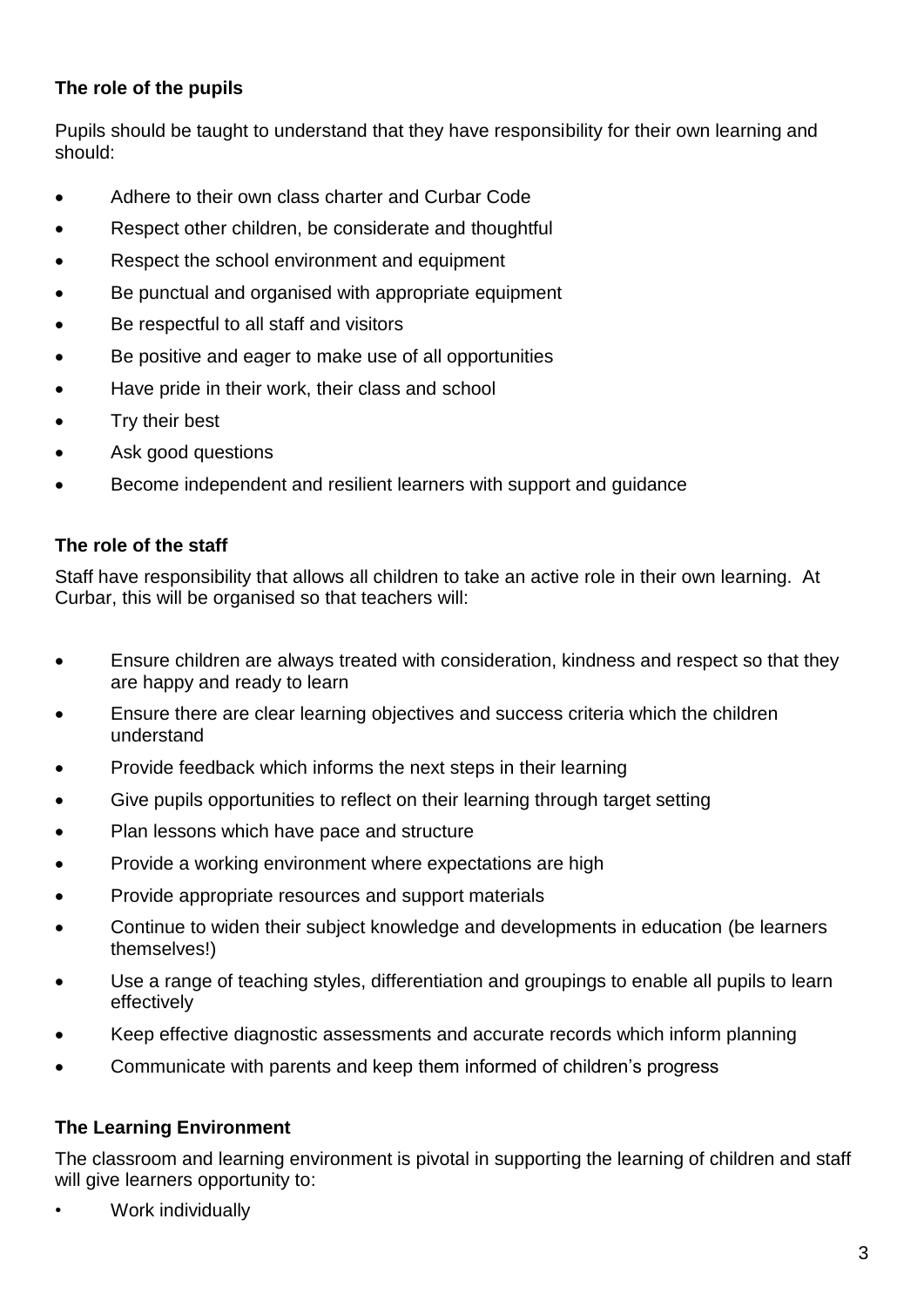- Work cooperatively and collaboratively with learning partners, small groups and as a class
- Make decisions
- Solve problems
- Be creative
- Discuss ideas
- Develop social skills
- Develop independence, resilience and initiative
- Receive support
- Participate in enrichment
- Contribute to school life

Learning will take place in a stimulating learning environment that:

- Is welcoming, nurturing, happy and caring
- Is challenging, supportive and engaging
- Celebrates success and supports children to realise their full potential
- Encourages mutual respect
- Is well organised, safe, tidy with well-presented displays including learning walls for English, maths and SPAG
- Has resources that are attractive, labelled and accessible
- Is non-partisan in terms of resources and delivery
- Has an agreed class charter 'owned' by the children

## **Independent learners**

We believe that the development of the skills necessary to become an independent learner is very important and we strive to enable children to develop such skills and ability during their time at Curbar.

At Curbar, we recognise the value of peer and self-assessment as a tool for the promotion of independent learning. We encourage children to reflect on their own work and the work of their staff and peers and to build a strong learning dialogue to aid the learning process.

A combination of guided, modelled, collaborative and independent activities is provided within learning experiences at the professional judgement of the teacher. A careful balance is struck, enabling children to feel supported yet challenged and able to express their learning in a variety of ways at different times.

Questioning is used within learning experiences to promote independent thought and learning. A range of open questions are used to guide children via enquiry and self-development. As the children progress through the school, staff encourage the use of pupil-led enquiry on an increasing basis. For example, a Year 6 child may be expected to formulate a scientific question and follow their own line of scientific enquiry independently.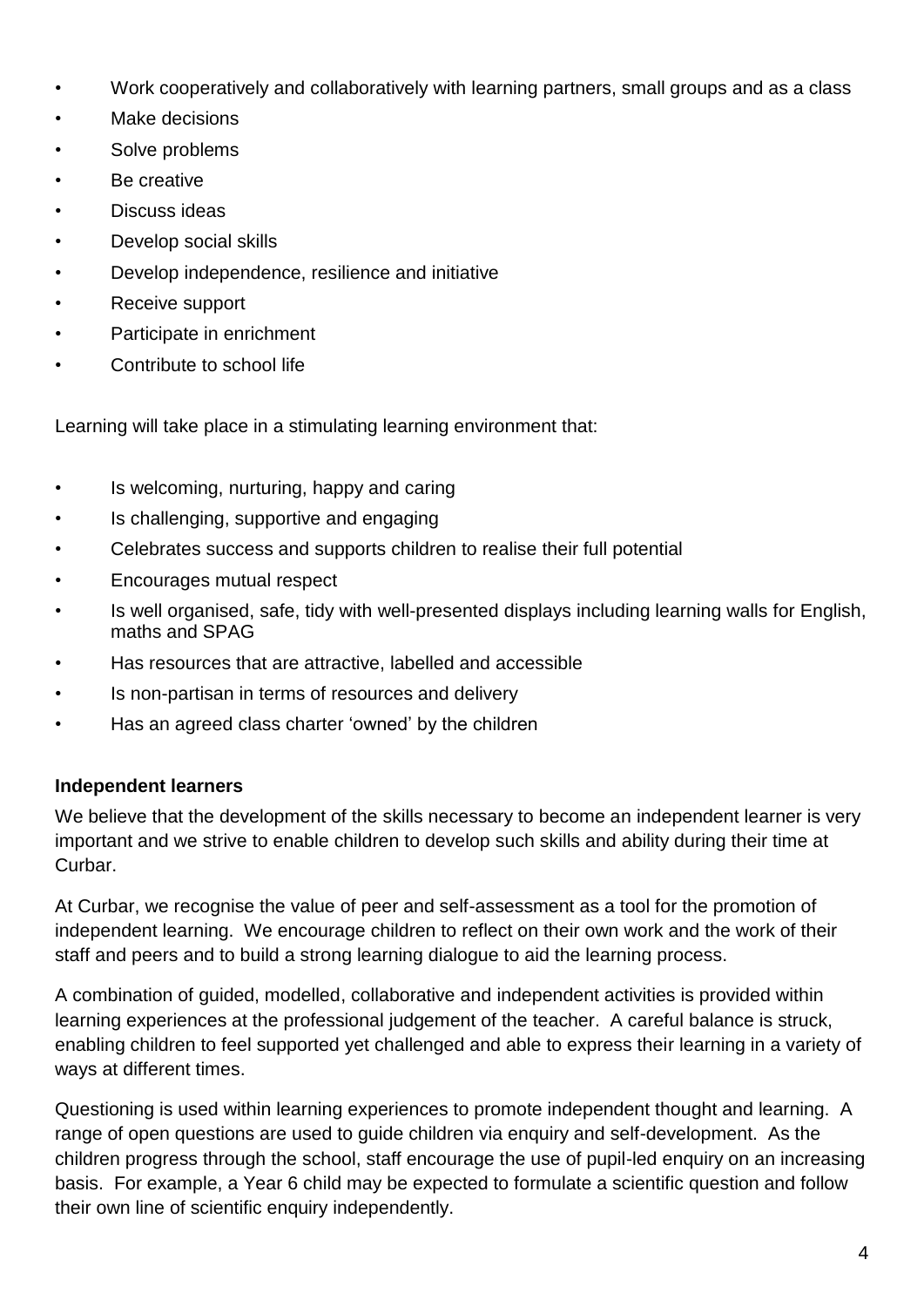We aim to teach children where to go and what to do to solve their own problems. We have various systems of support for children, including:

If a child is stuck, we remind them of the following paths of possible assistance:

- **LOOK UP**. Look up to the board are there any clues on the whiteboard, or on the classroom learning walls? For example, the learning objective may help; there may be an example on the wall (WAGOLL – what a good one looks like) which may also help.
- **LOOK BACK**. Look back in your book and at comments from your teacher these may remind you of suggestions for improvement or how your current learning links to previous learning.
- **LOOK LEFT AND RIGHT**. Talk to the people on your table and see if they are able to help with your problem. They may be able to explain in a different way to help you to understand.
- **PUT UP**. If you are still unable to continue with your work, put your hand up. An adult in the room will come and help you.

# **Resourceful, Resilience, Reflective and Reciprocal Learning**

Here at Curbar, we recognise the importance of developing life skills in the on-going learning process. We wish to promote an attitude of resilience (perseverance), resourcefulness (initiative), reflection (thoughtfulness) and reciprocity (learning with and from others) amongst our learners. This is done in a variety of ways:

- Having an ethos of rewarding effort as well as achievement (especially for boys)
- Encouraging the children to try new ideas and 'take a risk'
- Providing a range of strategies to solve a problem (for example, in mathematics)
- Staff not always providing 'an answer' but rather encouraging children to find their own answers
- Scaffolding learning based on the needs of individuals and their needs
- Adults in school being role models for resilience
- Circle time/assemblies/character education to promote 'learning to learn' including growth mind sets and good behaviour for learning
- Celebrating and praising mistakes
- Recognising and rewarding perseverance
- Pitching learning experiences appropriately for individuals providing the correct level of challenge.

# **Assessment for Learning (AfL)**

Assessment for learning is instrumental in unlocking children's understanding of their learning and providing them with the tools to achieve and become an active lifelong learners

# **Aims and Objectives**

Assessment is methods that a teacher uses to assess the learning of a pupil or class. We believe that children learn best when they are given the opportunity to have an active role in their learning. This means that teachers give pupils more information about what they are going to learn (the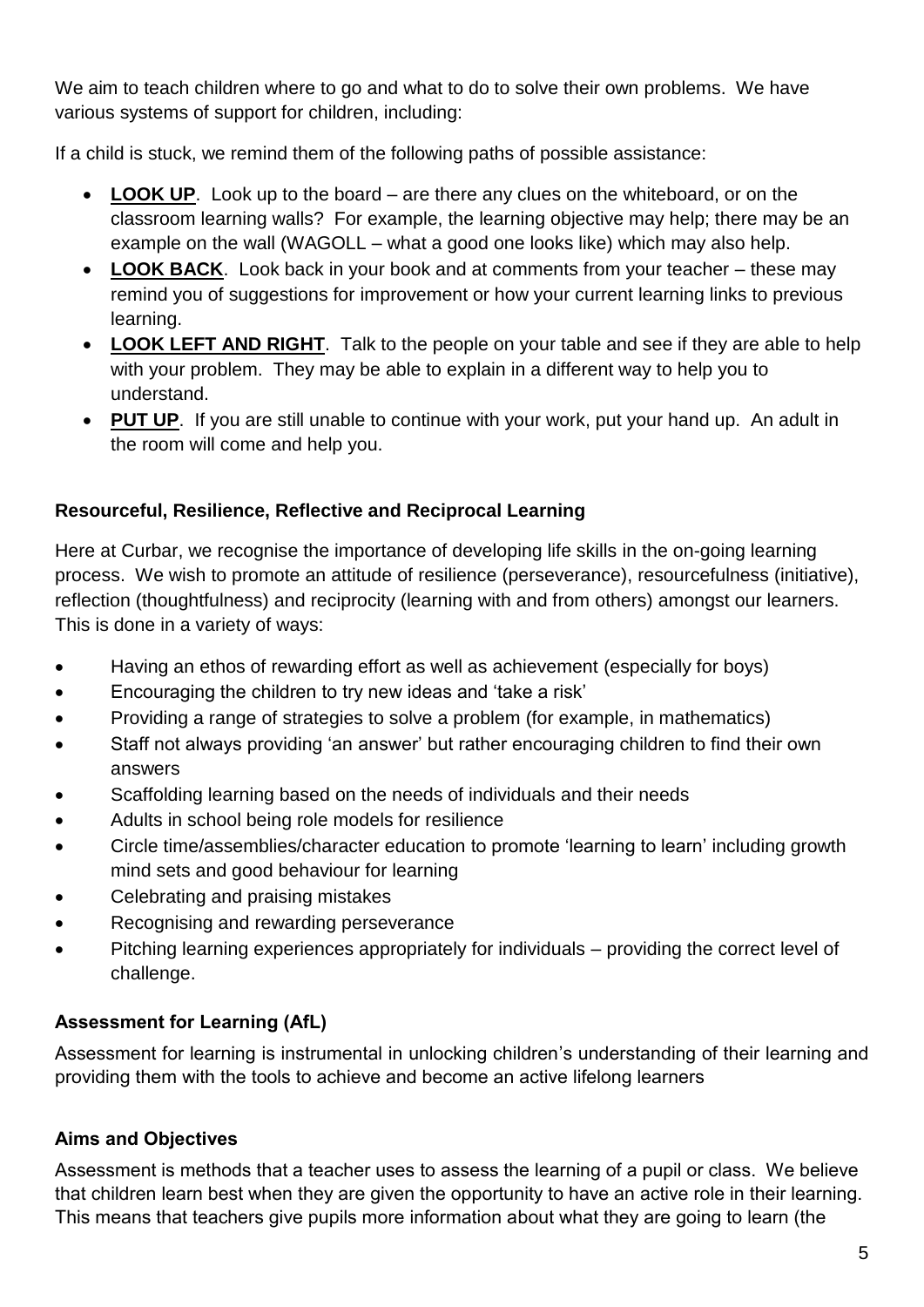learning objectives) and how to be successful (success criteria). The teachers also aim to use more strategies to actively engage them in learning. Teachers use a variety of ways to assess the progress children make and aim to make the pupils part of the process. This information is used to plan for the next stage of learning. This is assessment for learning.

The principles of Assessment for Learning are that children learn best when:

- They know what they are going to learning
- They know how they are going to learn
- They know how to meet the success criteria
- They are challenged
- Their effort and achievement is acknowledged
- •They are given purposeful feedback
- The children are taught to become independent, resourceful, resilient, reflective and reciprocal learners

## **What does Assessment for Learning look like in a lesson?**

There is a clear focus on exactly what is being taught. Children are told the learning objective (sometimes asked as a question) so they know exactly what they are learning. Questioning, partner /group discussion and feedback and marking will all be focussed on checking that the children are achieving the learning objective. Teachers also help children to recognise what they need to achieve during the lesson and what their learning should include in order for them to be successful in their learning (the 'success criteria').

Some other strategies are commonly used to assess learning:

# **Learning Partners**

Children may discuss their thinking, answers to questions or decide what is required to complete a task with a learning partner. Teachers use Learning Partners to build children's confidence and will use this to gain an overview of children's learning and seek ways in which to improve it.

# **No Hands Up (Unless you have a question!)**

Rather than asking a question and getting the answer from someone who puts their hand up, teachers can sometimes select a child and their learning partner to answer a question to check how much they understand. This means children don't always need to put their hand up, unless they have a question! It means they are more likely to be actively engaged with their learning. Teachers often wait longer for answers, giving children thinking and discussion time with their learning partner.

## **Peer Assessment**

This is when another child decides how successful your child has been in achieving the learning objective for the lesson. They can highlight successful areas and areas for further improvement. Sometimes this is done in the middle of learning so it can be improved straight away. This helps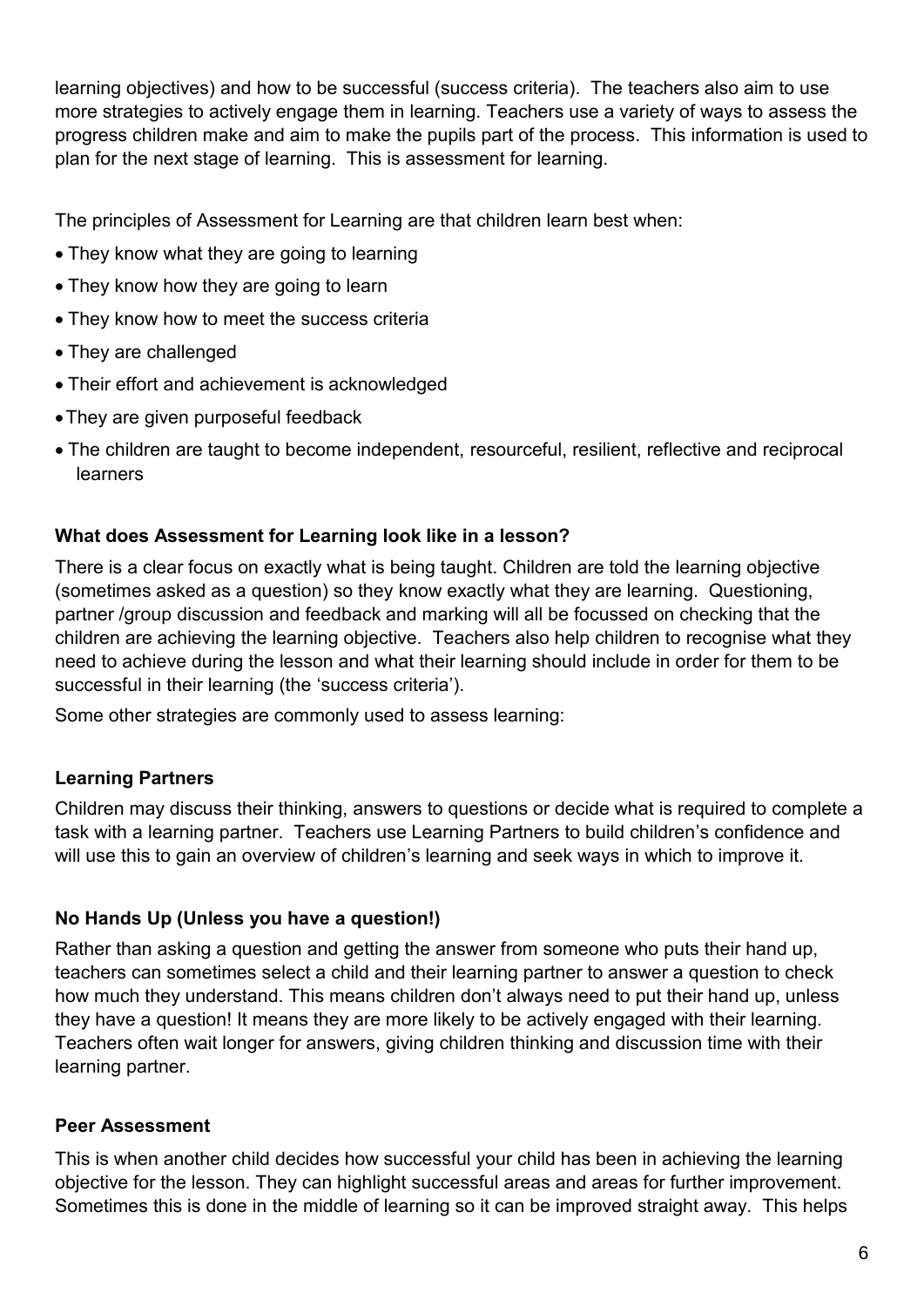children learn about how their work is assessed and what they need to include to move forward with their learning next time.

## **Self-Assessment**

Your child decides how successful they were with their learning. They will use the original learning objectives or success criteria for the learning. This will enable the children to identify where their learning needs to improve.

## **Feedback and Marking**

Feedback from the teacher, learning support and their peers helps children to move forward with their learning immediately. Feedback and marking tells the child what they have learned and what they need to improve next time. We expect children to respond to any written feedback.

Feedback and marking like this can be:

- Given during a lesson to give the child time to make improvements right away, or written after the lesson in the child's book.

- Given verbally in a lesson or after some pieces of learning.

- Given by the teacher, learning support, the child themselves or one of their classmates during the learning.

- Your child may have edited or improved their learning and other children might have written in your child's book too.

## **Meta cognition and Self-Regulated Learning**

Self-regulation is the extent to which learners are aware of their strengths and weaknesses and the strategies they use to learn. It describes how they can motivate themselves to engage in learning and develop strategies to enhance their learning and to improve. It will look different for learners of different ages, and for different tasks, but teachers will recognise these characteristics in their most effective learners.

Teachers should:

- Acquire the professional understanding and skills to develop their pupils' metacognitive knowledge
- Explicitly teach pupils metacognitive strategies, including how to plan, monitor, and evaluate their learning.
- Model your own thinking to help pupils develop their metacognitive and cognitive skills.
- Set an appropriate level of challenge to develop pupils' self-regulation and metacognition.
- Promote and develop metacognitive talk in the classroom.
- Explicitly teach pupils how to organise, and effectively manage, their learning independently.
- Teachers to develop their knowledge of these approaches with the support of the school.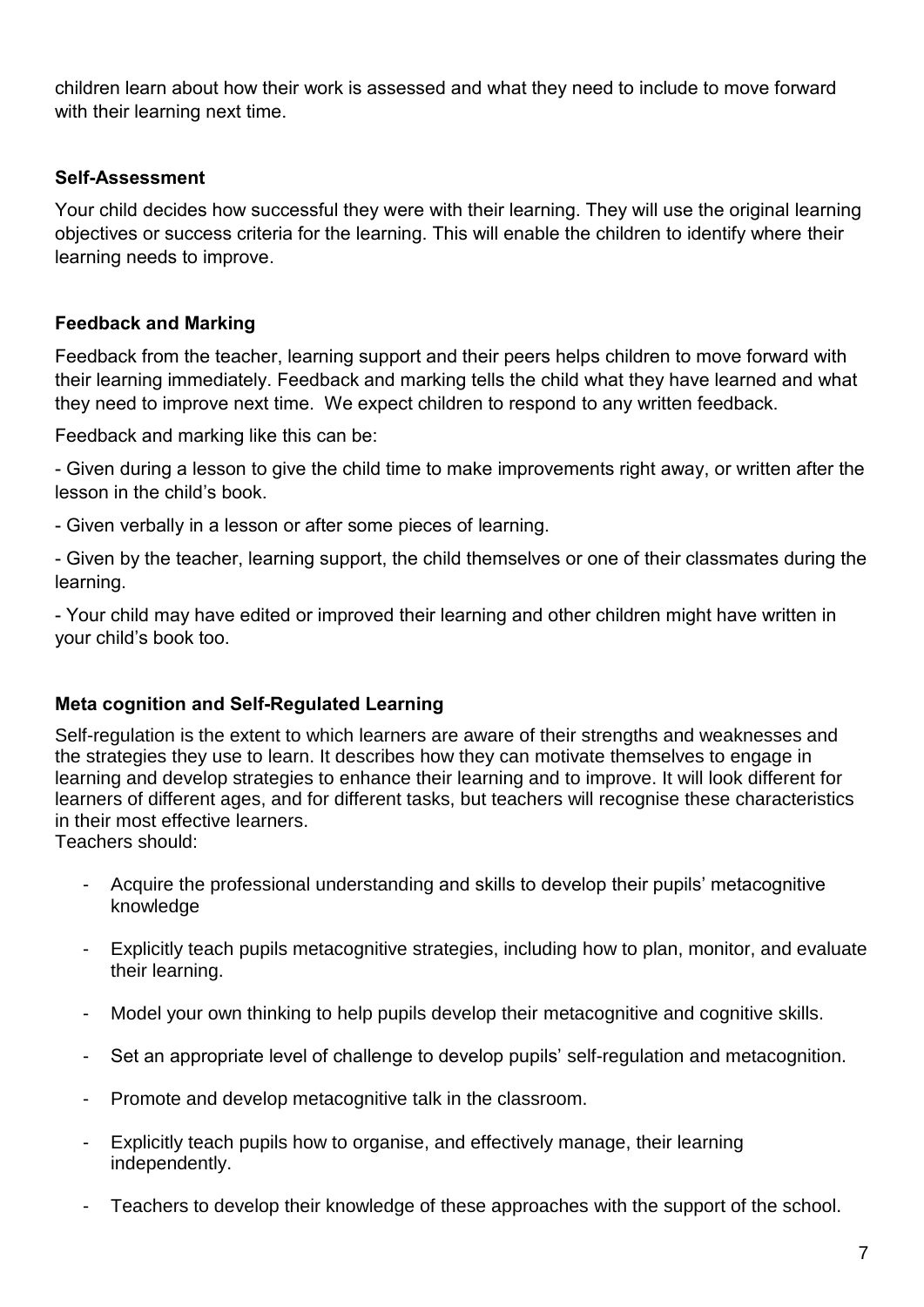# **Growth Mindset Vs Fixed Mindset**

We want our children to have a 'growth mindset' so they are able to embrace challenge, learn to be resilient, know that effort is the path to success, learn from feedback and be inspired by the success of others.

A mindset is an attitude or way of thought that determines how you deal and respond to situations.

A growth mindset is a belief that skills and abilities can be developed over time, with practise and effort.

In a fixed mindset students believe their basic abilities, their intelligence, their talents, are just fixed traits that cannot improve.

*'Tell me and I'll forget; teach me and I may remember; involve me and I'll learn.'* 

Benjamin Franklin

'*We learn from failure, not from success.'*

Bram Stoker

'*When you know better, you do better.'*

Mary Angelou

'*We are not what we know but what we are willing to learn.'*

Mary Catherine Bateson

'*Even the smallest person can change the course of the future.'*

J.R.R. Tolkein

# **Organisation**

As a primary phase schools our expectation is that all teachers teach the full range of curriculum subjects. Nevertheless we recognise that there are specialist teachers within our staff and that the school employs staff from outside agencies and that some subjects will be taught by a specialist teacher e.g. PE, music.

# **The role of the parents**

Parents play a crucial role part in ensuring that their children are responsible for their own learning and behaviour for learning in school.

- **•** Ensure their children attend regularly and punctually
- Support the ethos of the school, the Curbar Code and the class charters
- Share responsibility for their children's learning, be realistic and offer encouragement and praise
- Attend parent's evenings and curriculum meetings
- Support the children including homework which may be set
- Encourage independence and resilience in their children
- Communicate with staff any concerns about their children
- Respect other members of the school community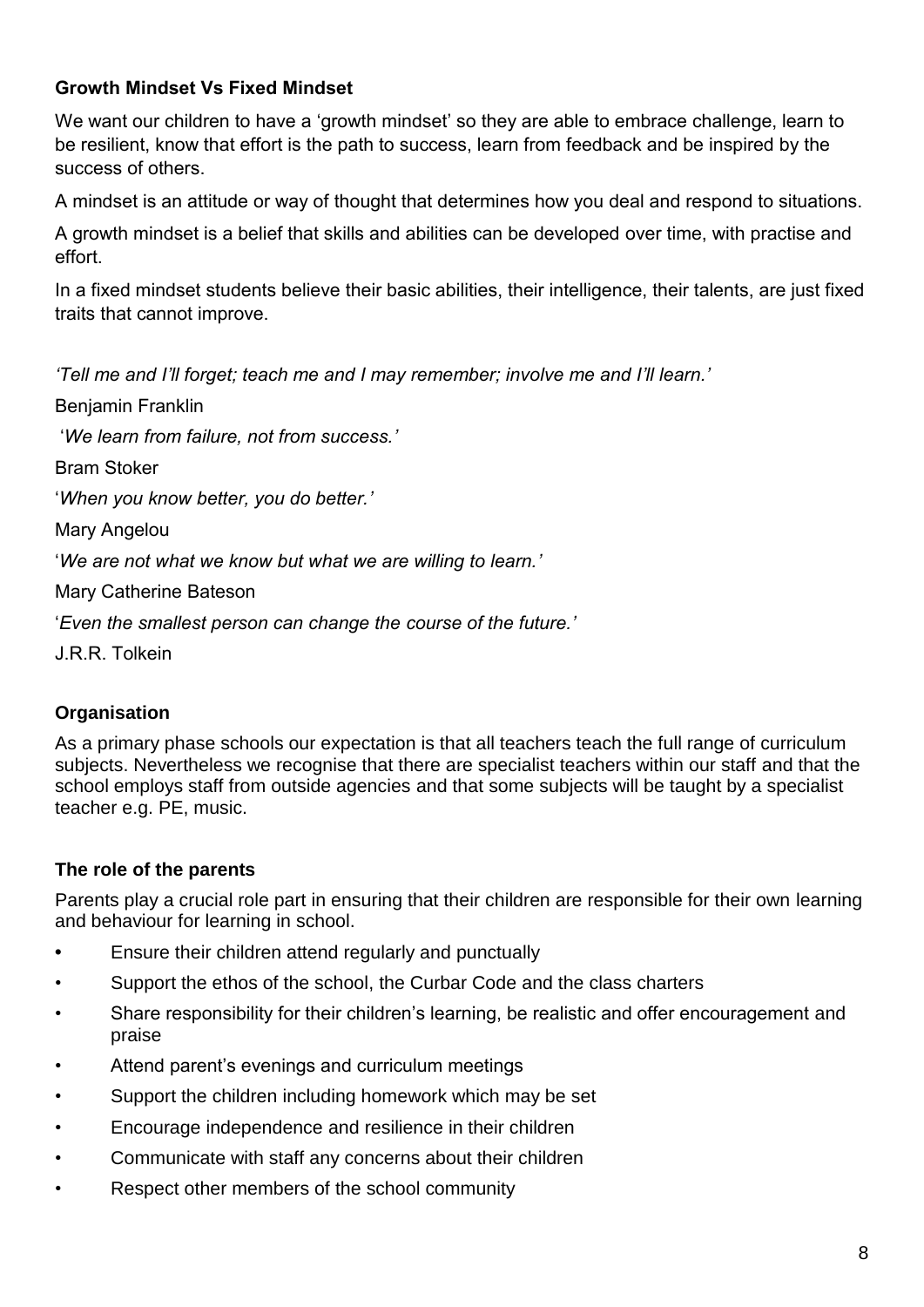## **The role of the headteacher**

It is the responsibility of the headteacher to implement and monitor the school teaching and learning policy consistently throughout the school, and to report to governors, when requested, on the effectiveness of the policy. The headteacher supports the staff by implementing the policy, by setting the standards and modelling good practice in teaching and learning. The staff are supported by the headteacher who will provide regular opportunities for continual professional development and reflection. The headteacher monitors the effectiveness of teaching and learning within the school's Appraisal Policy and Performance Management process.

#### **The role of governors**

The governing body has the responsibility of setting down general guidelines on teaching and learning standards and of reviewing their effectiveness. The governors should work in partnership with staff, pupils and parents to support the aims and objectives of the school and to ensure that the school policy is administered fairly and consistently.

The headteacher has the day-to-day authority to implement the school teaching and learning policy, but governors have the opportunity to discuss teaching and learning at meetings. The headteacher must take this into account when making decisions about matters of teaching and learning.

## **Celebrating Achievement**

Social, physical, creative and academic achievements are celebrated in many ways as an ongoing process in all aspects of school life, by;

- Verbal or written praise by teachers, peers, head and parents
- Displays of work
- Opportunities to perform or share
- Encouraging self-esteem
- Rewards within our Behaviour Policy
- Sharing success with the community

#### **Strategies for ensuring progression and continuity**

#### *Planning that includes:*

- Rolling programme to deliver the full coverage of a balanced curriculum with a focus on core learning and to modify and update this as required by changing circumstances
- Schemes of work developed and reviewed
- Medium term plans and weekly/daily plan drawn up by teachers
- Staff meetings to discuss curriculum developments and initiatives
- Monitoring of progress by the head teacher
- Links with secondary schools

#### *Feedback and marking, assessment and record keeping:*

- Ensure continuity by using methods of marking set out in the marking policy
- Regular records of assessments in day-to-day achievements based on lessons objectives and success criteria
- Reading records individual, group reading and reading level assessments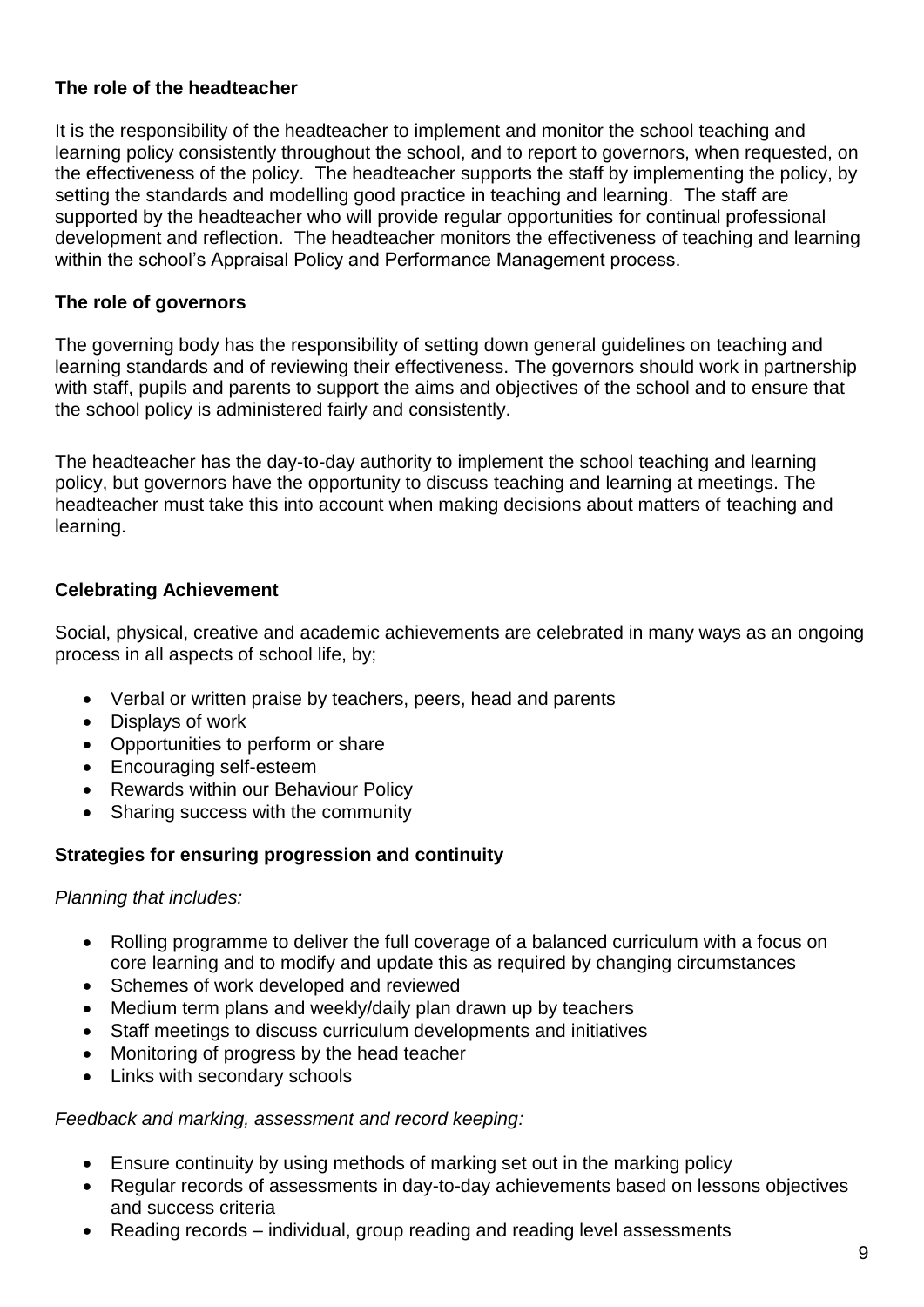- Records of levels/ attainment in other subject areas
- Summative Assessment including SATs
- Foundation Stage observations, evidence, profile records (Orbit)

## **Monitoring of the impact of teaching and learning**

Teachers, with support from senior leaders and governors, set targets for learning for individual pupils. The targets set at Curbar are ambitious and reflective of our high expectations. These targets are carefully monitored and provision is adjusted according to progress rates and attainment. The head teacher conducts six pupil progress meetings each year with class teachers to discuss and review the progress of pupils

As learners, staff are encouraged to reflect on their own practise and to evaluate the effectiveness and impact of their work. All staff are encouraged to model a reflective approach. The headteacher oversees the continuing professional development of the teaching staff within the school's Appraisal Policy and Performance Management Cycle.

## **Remote Learning**

Where a class, group or a small number of pupils need to self-isolate, or local restrictions require pupils to remain at home, school should offer immediate remote education. Refer to our 'Remote Learning Policy' for further information.

When teaching pupils remotely, we expect schools to:

- set assignments so that pupils have meaningful and ambitious work each day in a number of different subjects
- teach a planned and well-sequenced curriculum so that knowledge and skills are built incrementally, with a good level of clarity about what is intended to be taught and practised in each subject
- provide frequent, clear explanations of new content, delivered by a teacher in the school or through high-quality curriculum resources or videos
- gauge how well pupils are progressing through the curriculum, using questions and other suitable tasks and set a clear expectation on how regularly teachers will check work
- enable teachers to adjust the pace or difficulty of what is being taught in response to questions or assessments, including, where necessary, revising material or simplifying explanations to ensure pupils' understanding
- plan a programme that is of equivalent length to the core teaching pupils would receive in school, ideally including daily contact with teachers

School will consider these expectations in relation to the pupils' age, stage of development or special educational needs.

# **Equal Opportunities**

We will ensure that all children have the opportunity to progress regardless of gender, race, first language, physical or intellectual ability. Expectations are high and we will support but never limit pupils' achievements. Assessments will not involve cultural, social, linguistic or gender bias.

## **Complaints**

Any complaints will be dealt with as set out in the School's 'Complaints Policy', a copy of which is available on the school website at [www.curbarprimary.co.uk](http://www.curbarprimary.co.uk/)